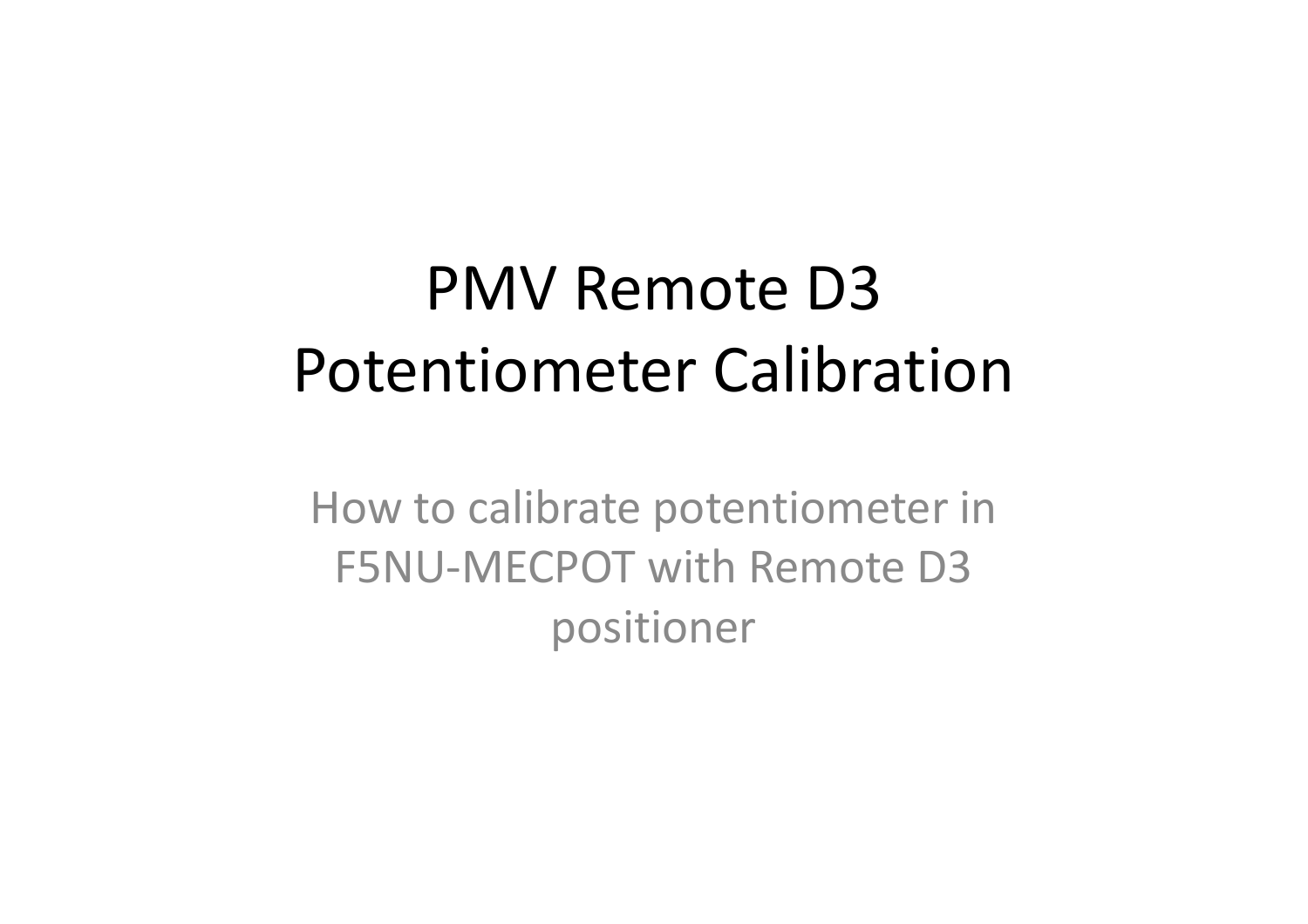### **Removal of D3 Cover**

#### General purpose / Intrinsically safe

Remove cover by first loosening the screw 1 and then the two screws 2.

To install cover, first tighten the screw 1, then the two screws 2.

Tighten to  $1,5 - 2$  Nm.



#### **Explosion proof**

To remove covers, first unscrew securing screws, then unscrew covers.

To install, screw covers on as far as possible. Mount the securing screws. Back off slightly on the large cover to be able to screw down the securing screw completely.

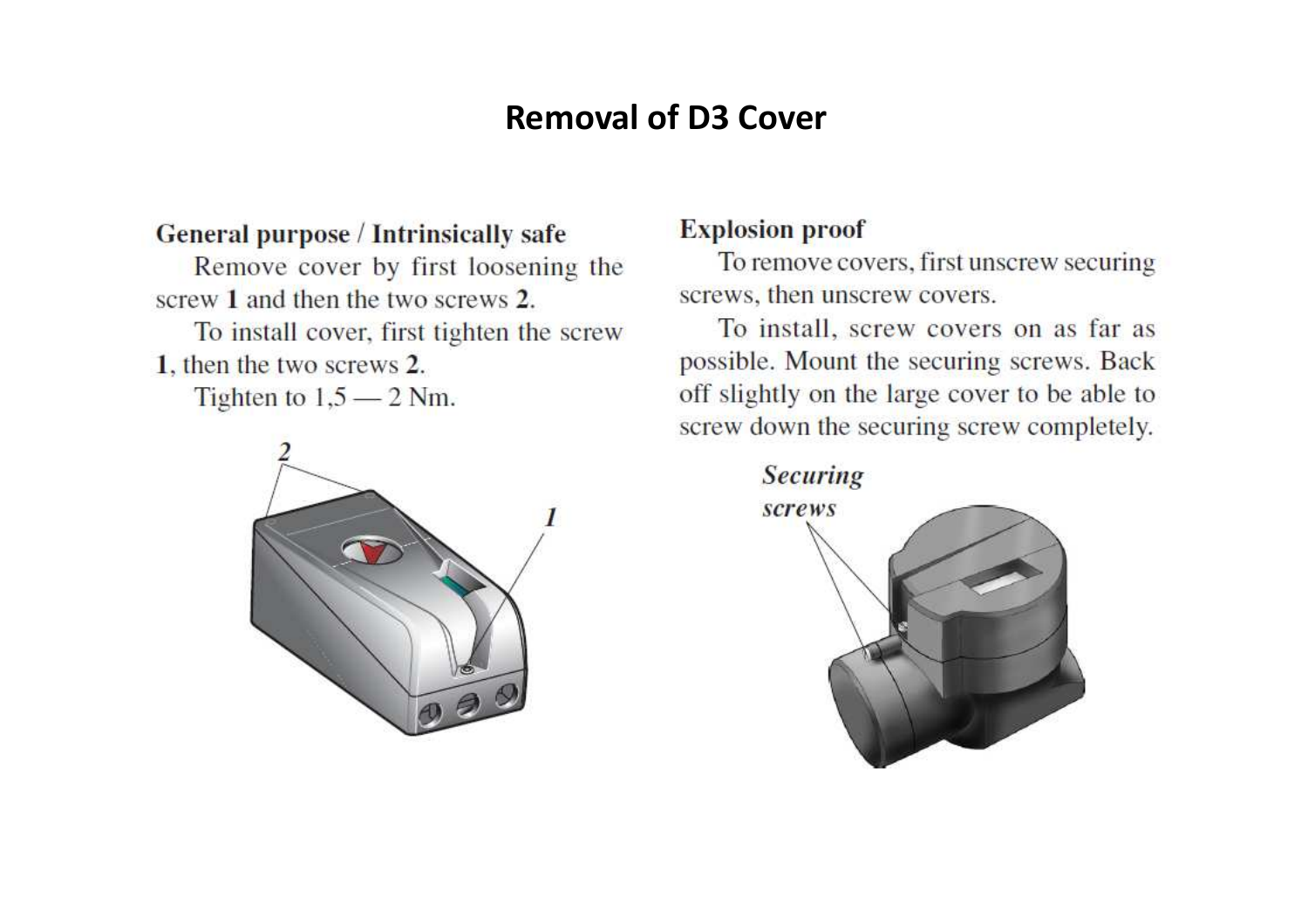## Mount the remote feedback unit onto the actuator

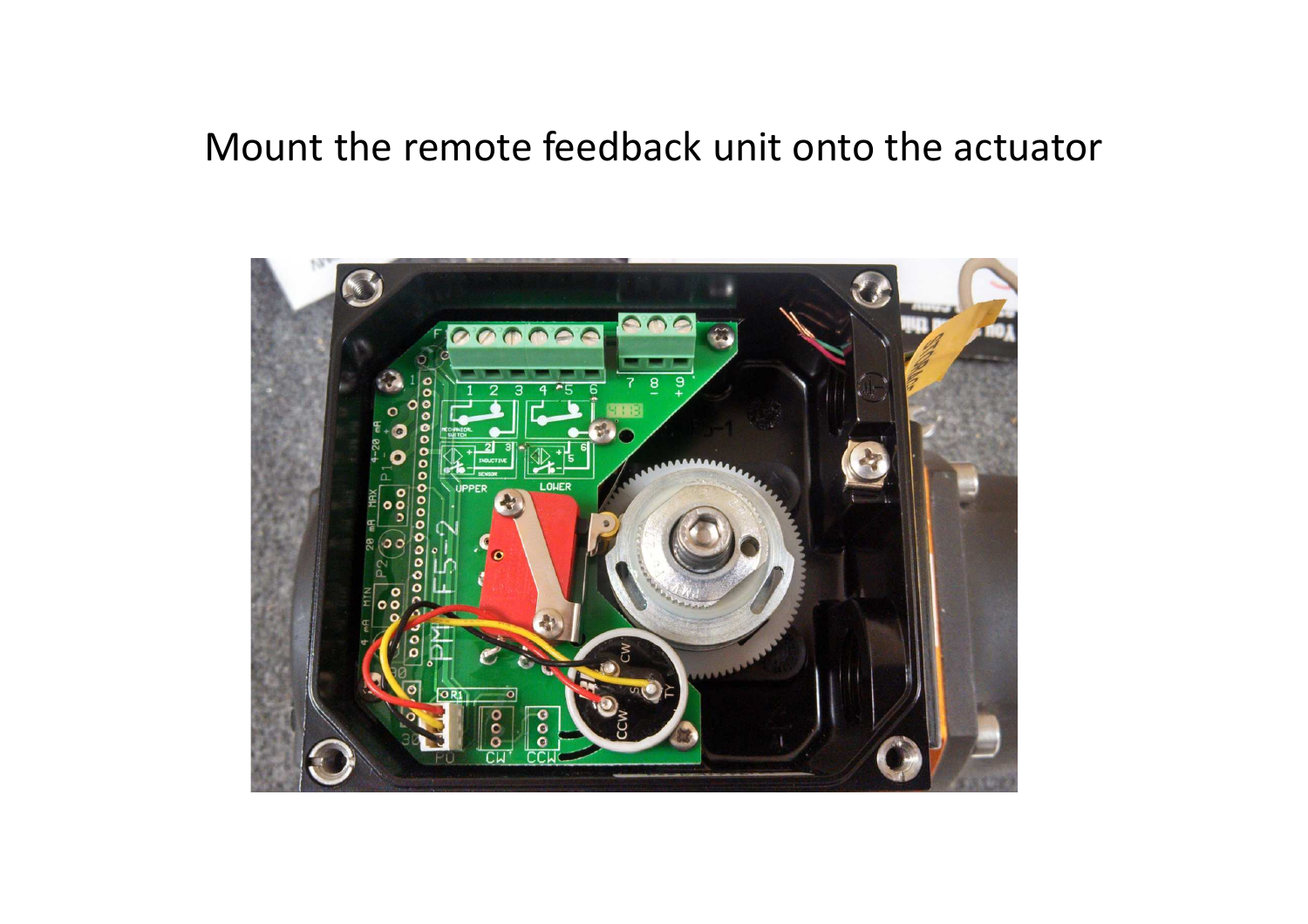#### **Wiring Instructions**

The remote unit shall be connected between terminals 3, 4 and 5 in the PMV D3 and 7, 8 and 9 in the remote feedback unit. Use a shielded cable and ground it in the PMV D3 only. Max recommended distance between PMV D3 and the remote feedback unit: 5 m (16.4 ft).

**NOTE:** If D3 will be further than 5 m from the valve then you might need to increase the air tubing to 3/8" I.D.

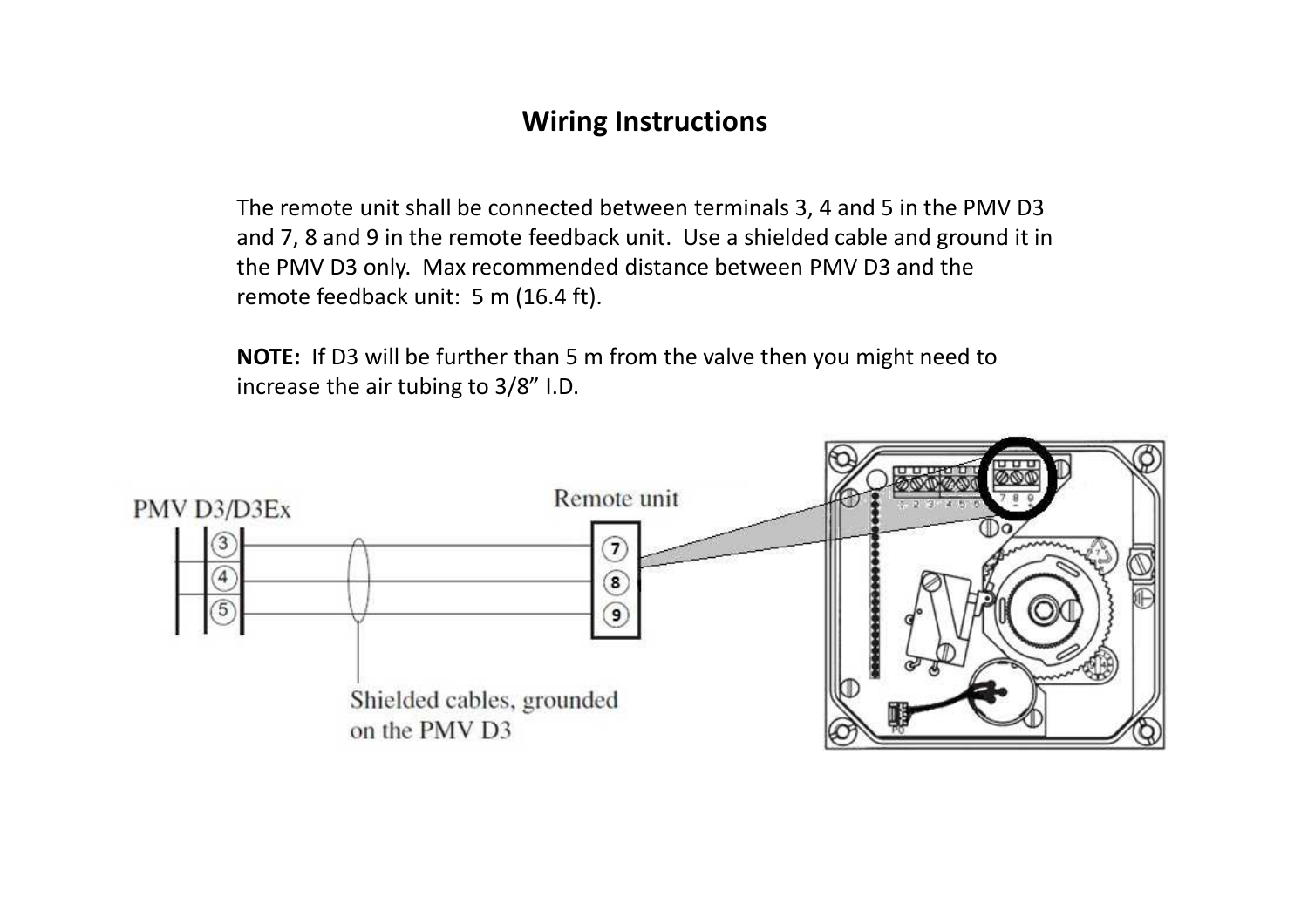

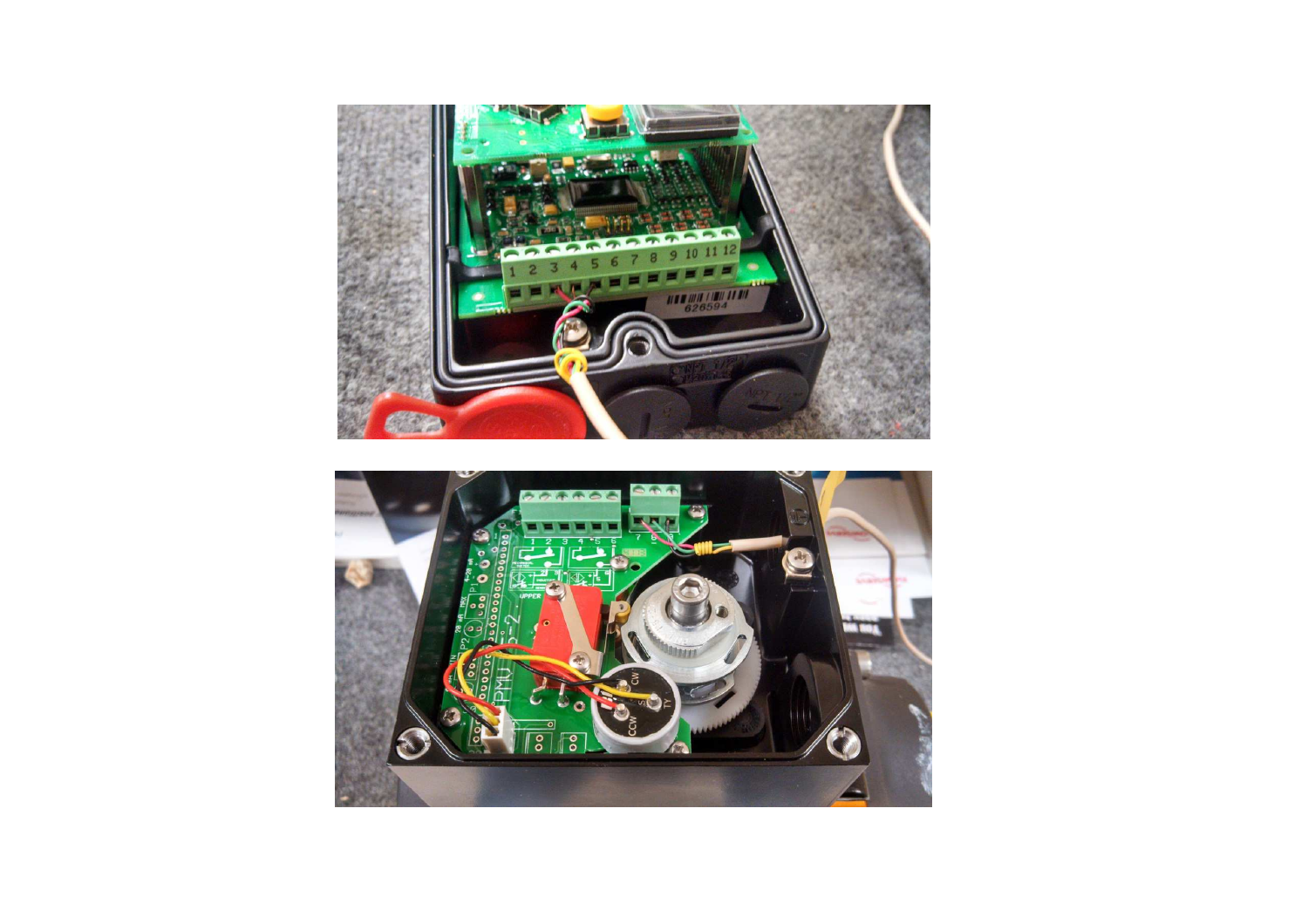#### **Calibrating the Potentiometer**

**1.** With power applied to the D3, use the key pad and navigate to **CALIBRATE > EXPERT CAL > POT**. The D3 display should now read like 1.

**2.** Press the Down arrow key to stroke the valve to the correct position. Press the **OK** button once valve is at 0% position.

**3.** Turn the pot gear in the direction the D3 display says using the F5-22 tool supplied with the remote feedback unit. Once the pot gear is correct, 'POT OK' will be displayed on the D3's LCD. Press **OK**.

**NOTE:** If the D3 never says POT OK, and keeps changing directions from CW to CCW (or vice versa), then rotate the bottom white gear wheel a full 180°and try again.